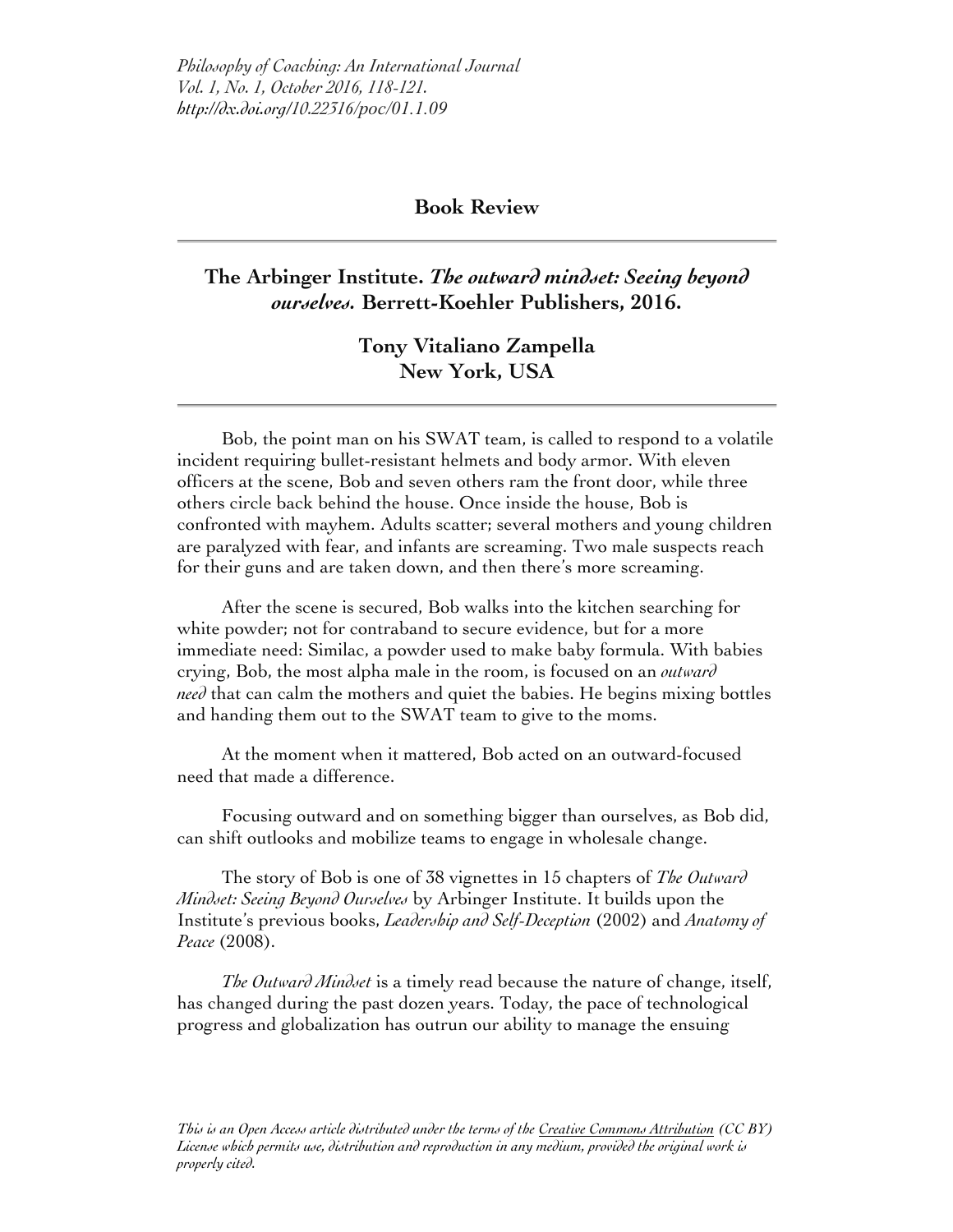complexity and uncertainty. Deeper anxieties govern our lives, and coping can seem like a struggle that never ends. To thrive requires deep work – horizontal and vertical mindset development – to cope with change and function in a collaborative manner.

Arbinger's latest effort approaches mindsets by focusing on impact rather than core beliefs. Right up front in the preface, the authors assert "people often use the term mindset to refer to core beliefs about oneself. However, in our experience … the biggest lever for change is not a change in self-belief but a fundamental change in the way one sees and regards one's connections with and obligations to others" (p. ix).

This newest effort opts for an everyday approach to highlight its six main strategies. Arbinger is adept at using accessible language and storytelling to break down complex ideas.

## **We begin with mindset**

The book's first seven chapters establish the limits of the inward mindset and efficacy of the outward-mindset pattern, which they have termed SAM (See others, Adjust efforts, and Measure impact).

The effectiveness of SAM is illustrated in Bob's story, where a focus on another's "objectives and behaviors to take others into account" (p. 30) can be seen to interrupt our reflexive tendency to turn in toward our "selffocused objectives and behaviors" (p. 30).

Chapters 8, 9 and 11 apply the outward SAM mindset, showing the shift from dwelling in our victimhood and resistance to becoming aware and open to discoveries. This framework is the book's key contribution to the idea that outward self-awareness, not inward self-absorption, can shift mindset.

Arbinger notes the "slowness" of mindset work as compared to direct approaches to modifying behavior. They present the story of a longstanding labor-management dispute which found the Arbinger team working with 20 management leaders and 10 labor leaders for two days to understand mindset – training both sides to see the other's needs, challenges and objectives, making adjustments and measuring impact. Afterwards, the Arbinger team observed, "Two days spent working on changing mindsets enabled the leaders to accomplish in 45 minutes what they had been unable to solve in six months" (p. 113) and they did so by themselves!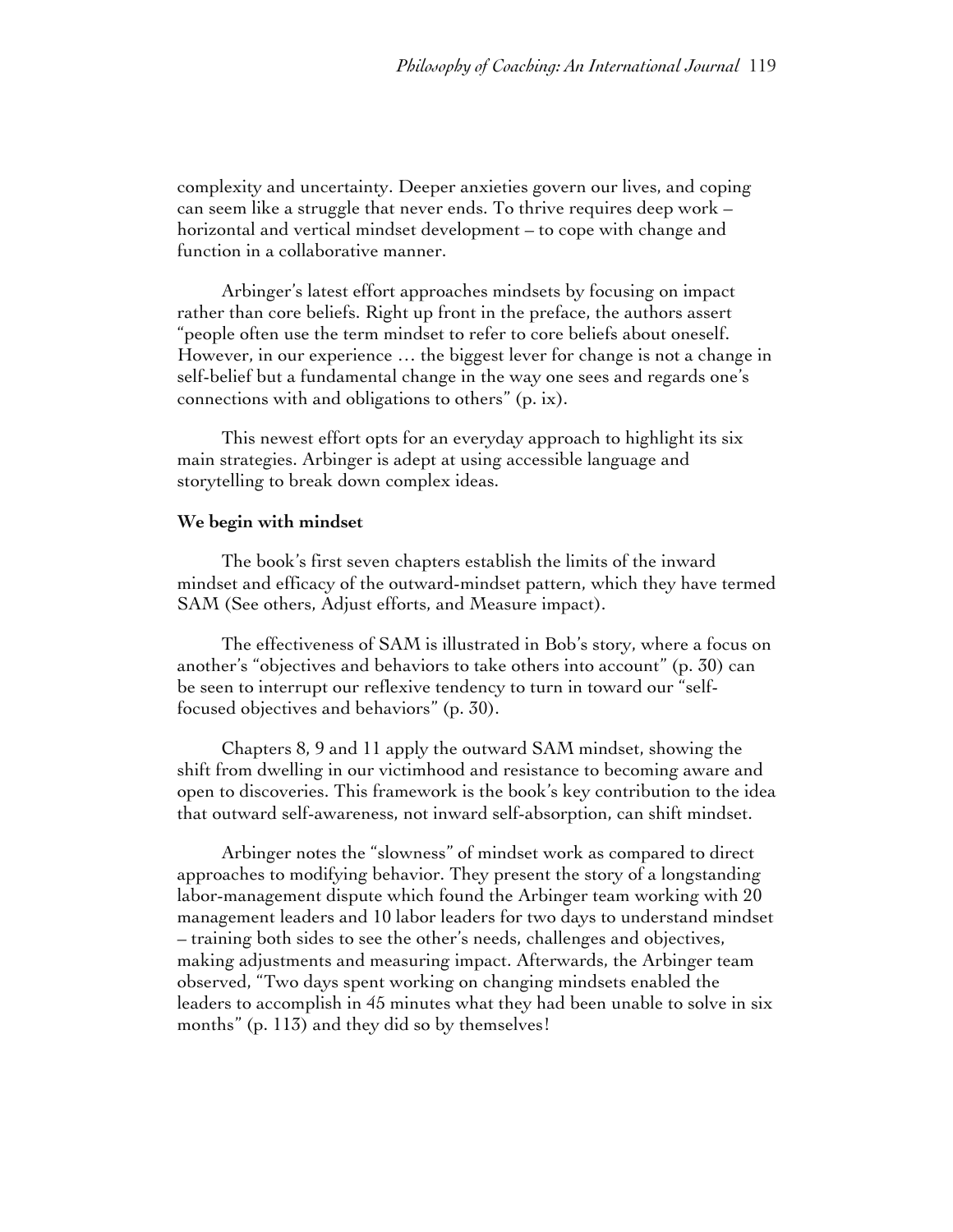Behavior modification can improve action; but focusing on mindset alters context, presenting new, previously unseen possibilities for action. Without an awareness of mindset, we are doomed to repeat entrenched patterns with only slightly improved behaviors.

The remaining five strategies support this framework.

- **Don't wait for others to change**. "Ironically, the most important move in mindset work is to make the move one is waiting for *others* to make" (p. 95). Focus on view and action will follow.
- **Mobilize your team** or organization to achieve collective goals. Here the authors want us to see that to sustain our focus outward requires a collective result such as the needs of one's manager, customers, peers and direct reports. They offer the example of the San Antonio Spurs, whose collective purpose demands working together to win championships.
- **Own your work**. Directly stated, we are to own our plans, actions and impact, and require others to own theirs. Here we are asked to step up by taking on a new level of responsibility to bring the whole self – thinking, planning, speaking and action – to every task or situation.
- **Eliminate unnecessary distinctions** that create distance between yourself and others. Here the authors reach back to some of their best work from *Leadership and Self-Deception*, reminding us that when we do look outward we should not regard others as objects. Viewing and managing others as objects creates unnecessary distance or "distinctions" between our self and others, which we then codify through privileges and "leadership trappings" (pp. 135-6). This strategy, as defined in chapter 14, seemed a little contrived and disconnected. The focus on "distinctions" distracts from the potency of the original object-focus insight, which is important and deserves more attention: that once we relate to anyone as an object, we've separated ourselves and begun ranking ourselves above others.
- **Turn systems and processes outward**; create an organizational ecosystem that energizes people rather than treating them as objects to be managed.

*Outward Mindset* avoids distinguishing mindset from skill-sets or hidden beliefs; it opens us to mindset as a meta-focus: a focus about the way we focus